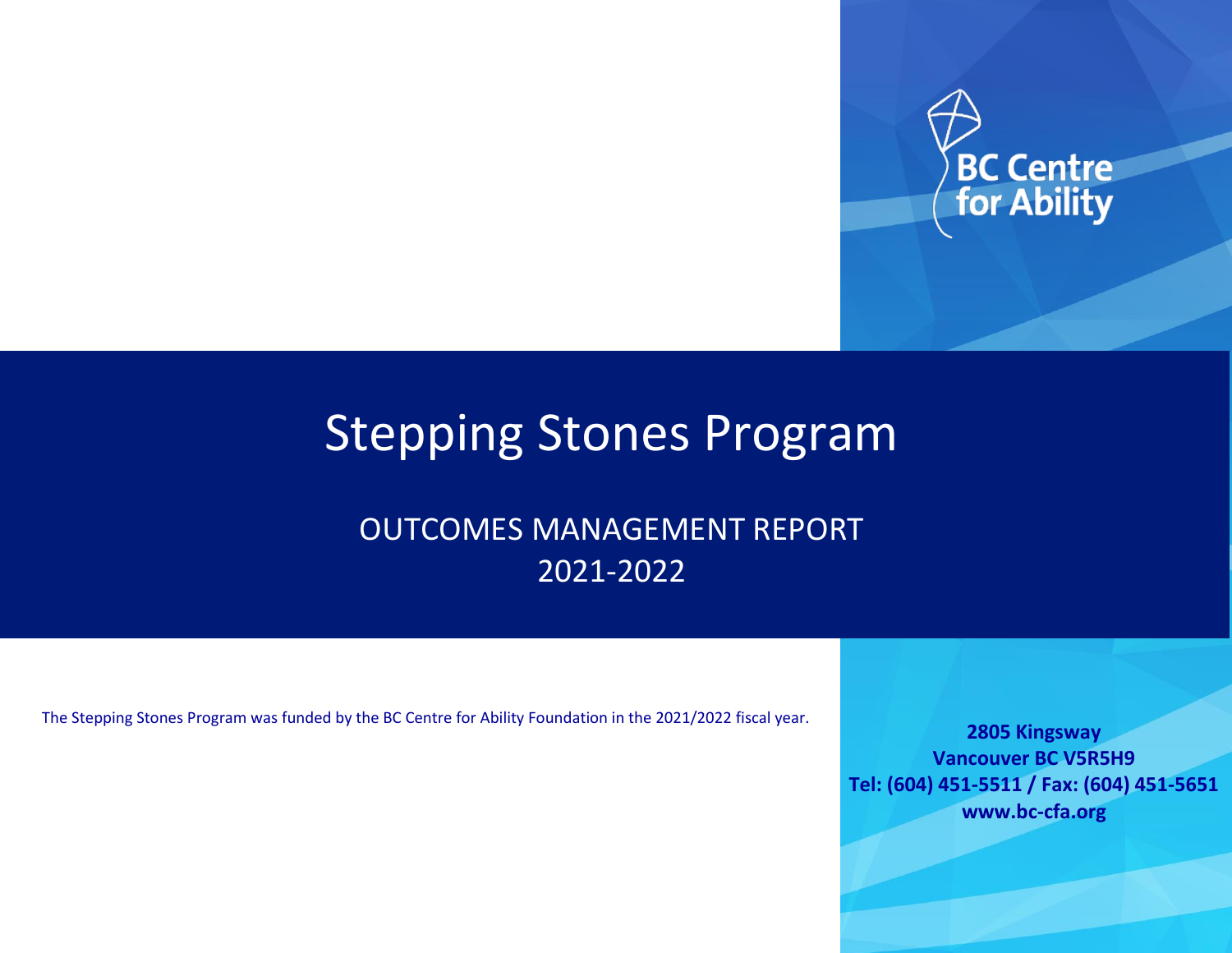## **TABLE OF CONTENTS**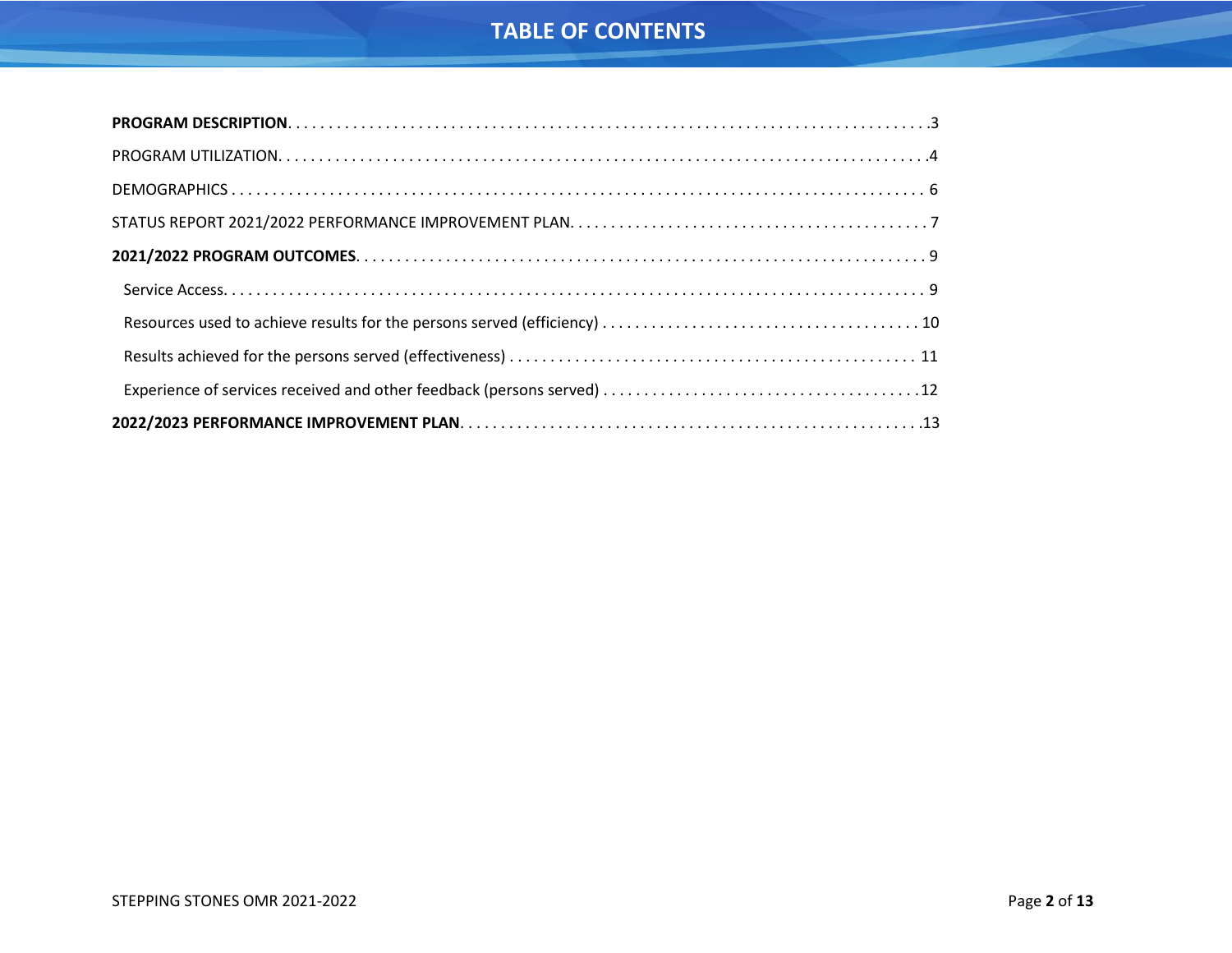## **PROGRAM DESCRIPTION**

### <span id="page-2-0"></span>**Program Overview:**

The Stepping Stones Program supports children and youth with neurodevelopmental conditions, and their families, who are current or former clients of the BCCFA and who live in Vancouver, Richmond, Burnaby, or North Shore. The aim of the Stepping Stones Program is to provide opportunities to enhance the social and emotional development and mental wellness of children and youth with neurodevelopmental conditions, and their families.

Services Include:

- Networking opportunities for parents;
- Education and workshops for parents and the community;
- Short-term consultation;
- Family-together nights;
- Support for school transitions;
- Social emotional learning groups for children and youth; and
- Information and resources delivered in an electronic newsletter.

## **2021-2022 Program Highlights:**

- Received \$5000 "Kick Starter" grant from Pacific Blue Cross
- Collaboration with the Dalai Lama Center for Peace and Education to deliver the group 'Skills for Life for Families' to Stepping Stones parents and caregivers
- Developed a mindfulness group for parents and caregivers, offered 17 sessions with a total of 65 parents that attended
- Collaborated with the Community Brain Injury Program for Children and Youth (CBIPCY) to deliver 3 parent Mental Wellness groups
- Supervised BSW Student from January-April 2022
- Implemented Salesforce as primary record management system in October 2021
- Participated in BCCFA-wide early implementation of The 6 Fs of Childhood Development Framework
- Passed CARF Accreditation with no recommendations
- Participated in Sarah Ward Executive Functioning Training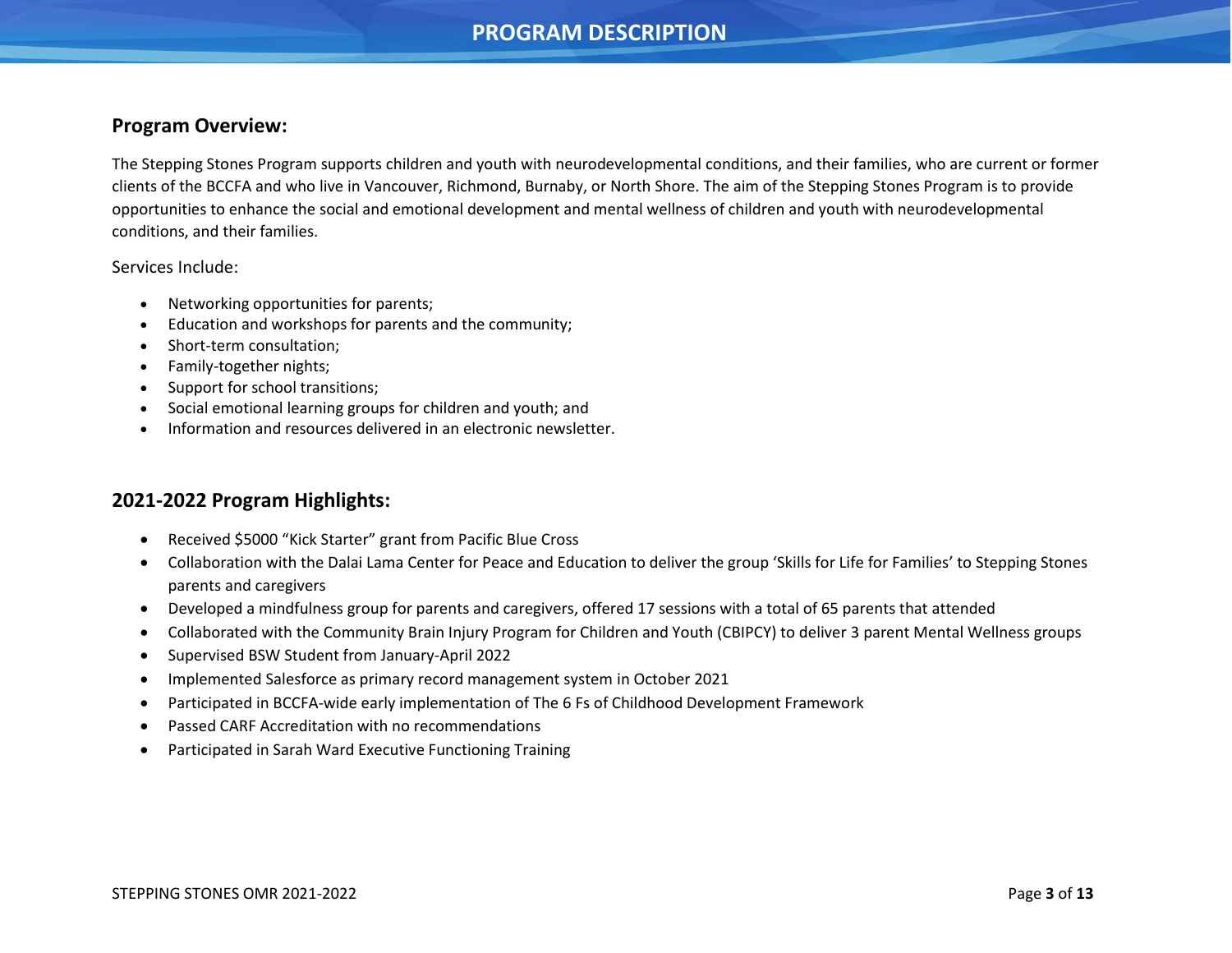## **PROGRAM UTILIZATION**

<span id="page-3-0"></span>

| <b>Stepping Stones</b><br><b>Client Data</b> | 2021-2022 | 2020-2021<br>2019-2020 |     |
|----------------------------------------------|-----------|------------------------|-----|
| Active clients                               | 277       | 254                    | 459 |
| New intakes                                  | 69        | 51                     | 57  |
| Number<br>discharged from<br>Program         | 50        | 23                     | 232 |

**Figure 1: Program Utilization – Individual Clients**



- Clients are eligible for the Stepping Stones program if they are current or previous clients of other BCCFA programs. The vast majority of referrals are made internally from the Early Intervention Program (EIP) or Supported Child Development Program (SCD) when children transition to Kindergarten at 5 years old.
- Stepping Stones primarily serves the same catchment as our Early Intervention Therapy Services: Vancouver, Richmond, Burnaby, and North Shore. The "other" category represents 2 Stepping Stones clients participating in school outside the typical catchment districts, including one student participating in online learning and another attending an independent school.



**Figure 2: Referral Sources**



**Figure 3: School Districts**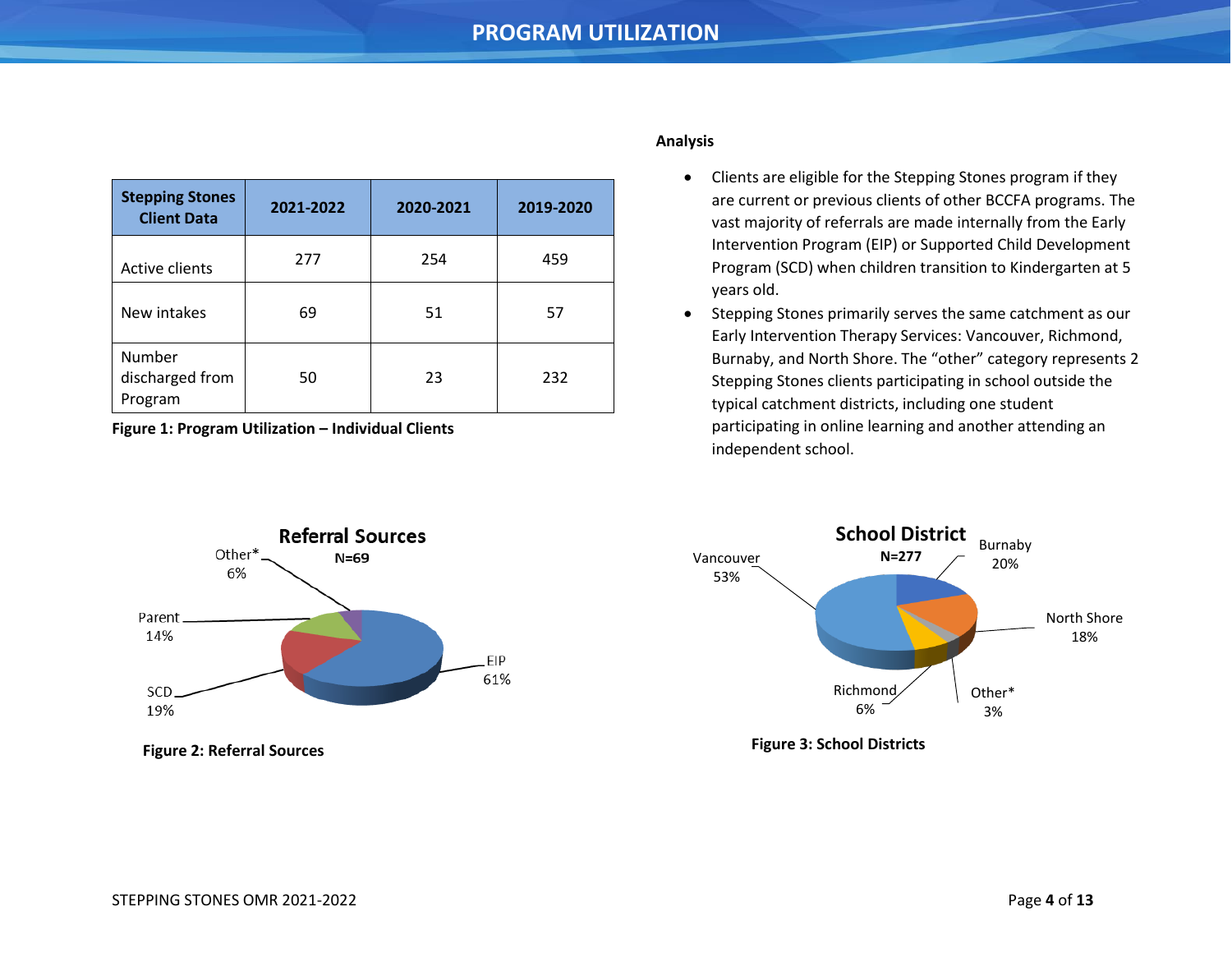

#### Parent Networking 40% Mindfulness Workshop 23% Kindergarten Workshop 5% **Highschool** Workshop 4% Dalai Lama Group Sessions 24% Summer Kids Groups Sessions 4% **Breakdown # of Participants n=287**

#### **Analysis of Program Utilization - Groups**

- More groups were offered in 2021/2022. In addition to the Parent Networking groups, the Stepping Stones program also offered a new Parent Mindfulness series. Stepping Stones also partnered with the Dalai Lama Centre and offered a series called "Skills for Families for Life."
- Kindergarten Transition and Highschool Transition workshops were offered in September and January to provide information to parents supporting their children through these transition periods.
- 13 Stepping Stones clients attended 3 different children's groups in the summer in both Vancouver and the North Shore.

| Groups:                                   | $2021 -$<br>2022 | $2020 -$<br>2021 |
|-------------------------------------------|------------------|------------------|
| Total # sessions of groups/workshops      | 60               | 38               |
| Total # participants in groups/ workshops | 287              | 268              |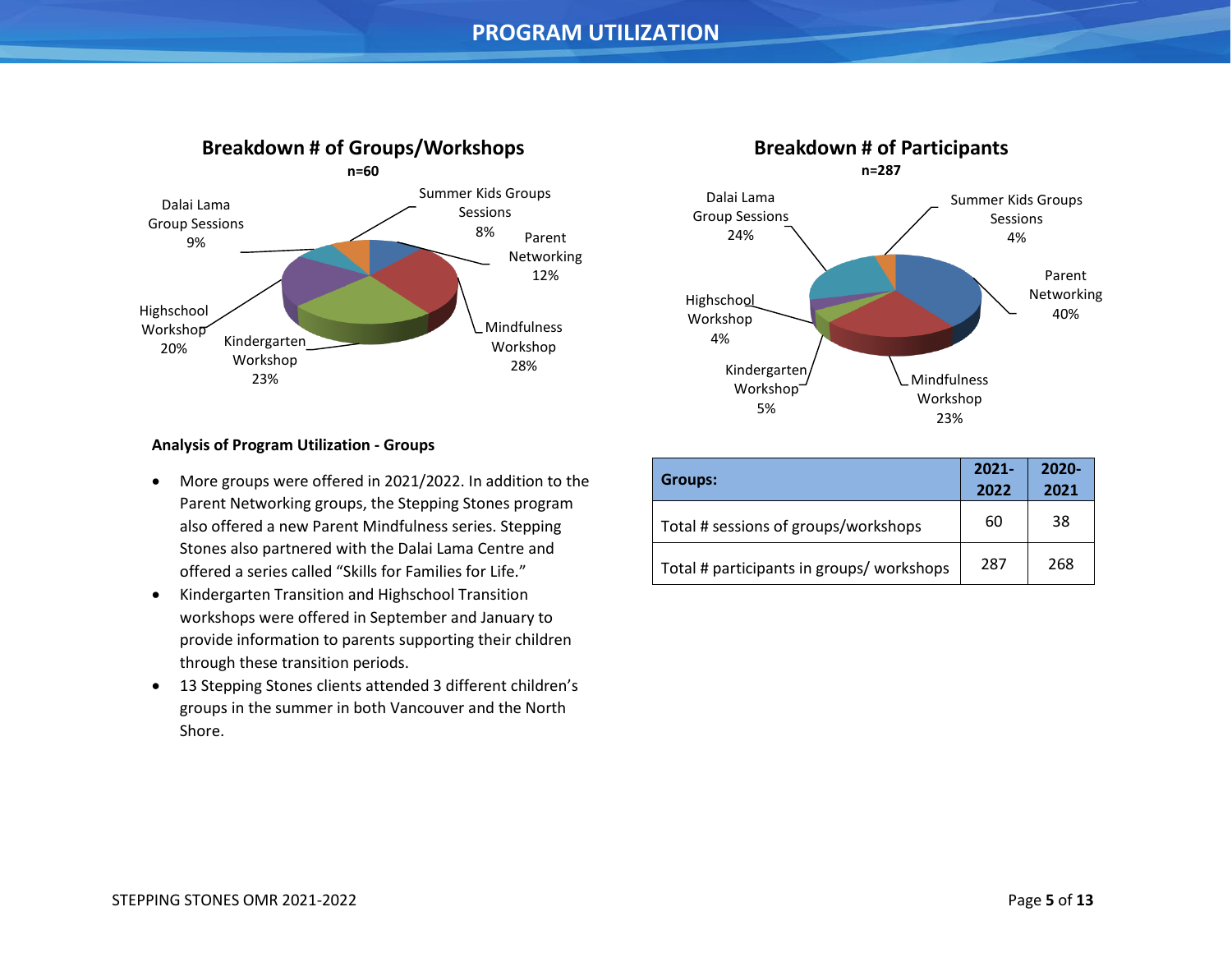## **DEMOGRAPHICS**

<span id="page-5-0"></span>



#### **Analysis of Demographics**

- Children identifying as male make up 75% of Stepping Stones clients (consistent with previous years in the program)
- In the 2021/2022 fiscal year no Stepping Stones clients identified as trans, non-binary, or other
- Clients with an Autism Spectrum diagnosis make up 57% of Stepping Stones participants, which is 20% increase in the past 2 years.
- Clients with an 'unknown' diagnosis refers to children who are undiagnosed or waiting for an assessment.



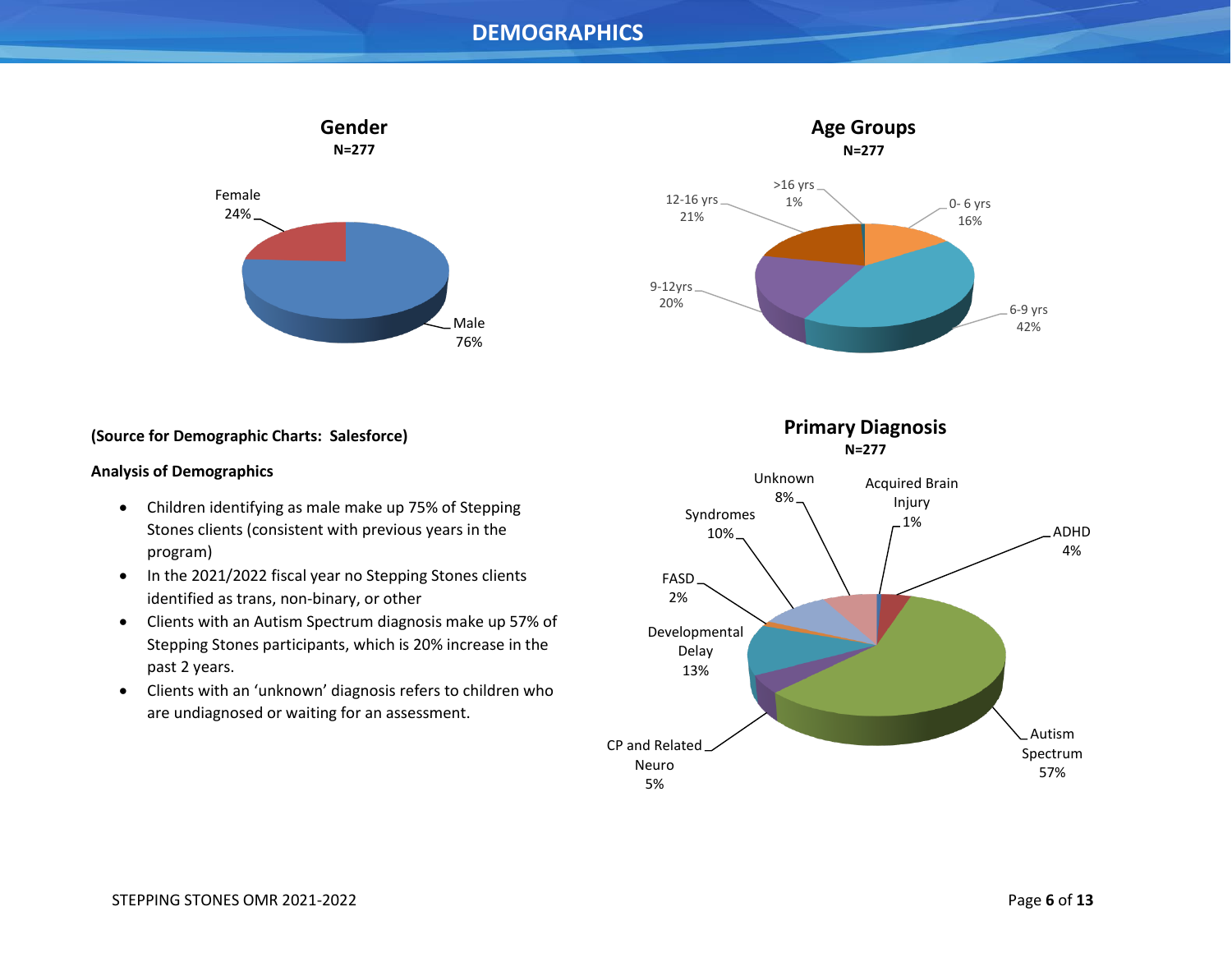<span id="page-6-0"></span>

| <b>Area for Improvement</b>                                 | <b>Action Plan</b>                                                                                                                                                                                                                                                                                                                                            | <b>Results</b>                                                                                                                                                                                                                                                                                                                                                                                                                                                                  |
|-------------------------------------------------------------|---------------------------------------------------------------------------------------------------------------------------------------------------------------------------------------------------------------------------------------------------------------------------------------------------------------------------------------------------------------|---------------------------------------------------------------------------------------------------------------------------------------------------------------------------------------------------------------------------------------------------------------------------------------------------------------------------------------------------------------------------------------------------------------------------------------------------------------------------------|
| Client: Centre services on our needs and<br>preferences     | Target: Offer at least one sibling group by March<br>2022                                                                                                                                                                                                                                                                                                     | Discontinue: In-person groups continued to be<br>challenging during Covid-19 pandemic. Due to<br>limited staffing, focus was on supporting clients and<br>parents/caregivers.                                                                                                                                                                                                                                                                                                   |
|                                                             | Target: Hold at least one parent advisory<br>committee meeting by March 2022                                                                                                                                                                                                                                                                                  | Achieved and ongoing: Parents and caregivers were<br>provided information about piloting a parent<br>advisory committee. A group of parents<br>volunteered and were consulted on a date and time<br>that worked for them. Date was selected for May<br>10 <sup>th</sup> , 2022 and included in Psychosocial newsletter.                                                                                                                                                         |
| Internal Processes: Increase collaboration<br>between teams | Target: Meet with Key Worker, Community Brain<br>Injury, and Adult Services program leads by fall<br>2021 to identify gaps in service for these youth that<br>the BCCFA programs can fill by collaborating, and<br>develop a timeline for this programming.<br>Participate in or contribute to at least one BCCFA<br>youth transition activity by March 2022. | <b>Completed.</b> Stepping Stones partnered with CBIPCY<br>and Adult Services to develop a workshop to offer<br>to youth aged 17-19. An invitation was sent out to<br>families and there was minimal interest. The<br>workshop resources remain available for the future<br>to offer to other youth in the program who may be<br>interested.<br>Of note, those youth who were open to<br>participating in the workshop were provided the<br>opportunity for one-on-one support. |
| Internal Processes: Strengthen external<br>partnerships     | Target: Complete community partner/stakeholder<br>survey at the end of 2021/2022 fiscal year.                                                                                                                                                                                                                                                                 | Delayed. Will determine list of key external<br>partners and solicit feedback in 2022/2023.                                                                                                                                                                                                                                                                                                                                                                                     |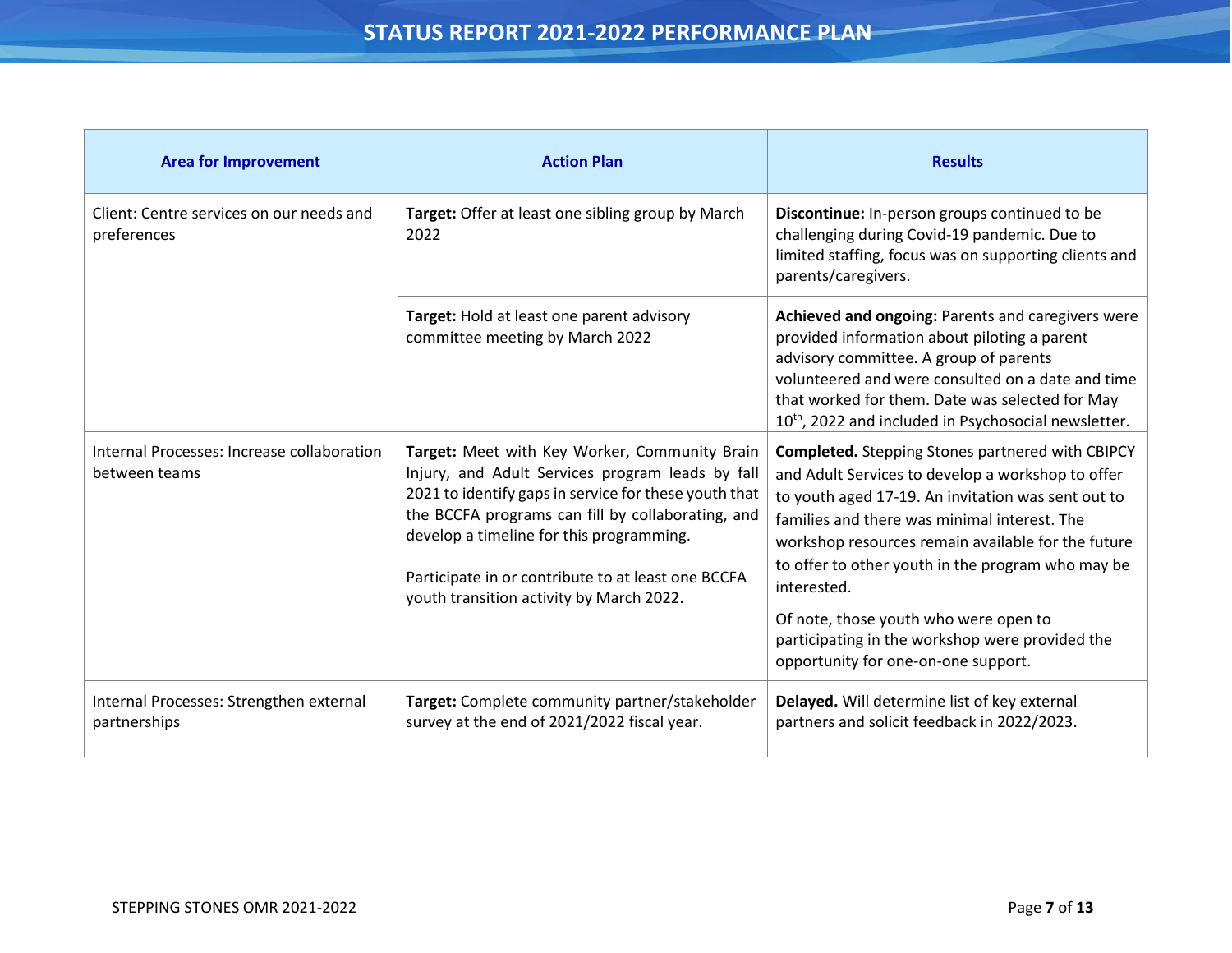| <b>Area for Improvement</b>         | <b>Action Plan</b>                                                                                                                                                                                                                                                                                                                                                                                                                                                                                                                                                                                                                                                                                                                                                                           | <b>Results</b>                                                                                                                                                                                                                                                                                                                                                                                                                                                                                                                                                                                                                                                                                                                                                                                                                                       |
|-------------------------------------|----------------------------------------------------------------------------------------------------------------------------------------------------------------------------------------------------------------------------------------------------------------------------------------------------------------------------------------------------------------------------------------------------------------------------------------------------------------------------------------------------------------------------------------------------------------------------------------------------------------------------------------------------------------------------------------------------------------------------------------------------------------------------------------------|------------------------------------------------------------------------------------------------------------------------------------------------------------------------------------------------------------------------------------------------------------------------------------------------------------------------------------------------------------------------------------------------------------------------------------------------------------------------------------------------------------------------------------------------------------------------------------------------------------------------------------------------------------------------------------------------------------------------------------------------------------------------------------------------------------------------------------------------------|
| Innovate: Enhance use of technology | Target: Participate in platform development<br>meetings.<br>Shift all documentation, statistics, and reporting to<br>Salesforce platform.<br>• Reduce paper-based process costs by 80%<br>• Reduce the number of external tracking<br>documents from internal processes and ensure<br>Salesforce can track all required data in one<br>system<br>• All documents will be available in a client's<br>preferred language and made accessible through<br>a client portal, if the family prefers a virtual<br>option<br>• Reports for families will be easier to complete<br>and the program will see a reduction of 50% in<br>administrative steps required to complete<br>reports (i.e. Conga)<br>Provide parent education on use of Salesforce and<br>how to view child's goals and progress. | <b>Achieved and ongoing:</b><br>• Program procedure of physical file creation of<br>new clients was sunsetted April 1, 2021.<br>One program referral and two consents forms<br>sunsetted in October 2021. Two printed consent<br>forms for group and photo (optional) still in<br>current use.<br>• One Excel spreadsheet and one Word form<br>currently maintained (client master and email<br>listing) and used occasionally as a verification<br>tool to monitor data and record accuracy on<br>Salesforce and SharePoint. Overall reduction of 5<br>internal tracking spreadsheets to 2.<br>Salesforce consents have language options.<br>Client portal available in May, not yet offered to<br>families.<br>• Partial use of Conga forms with populating client<br>demographics (privacy risk reduction) with<br>template developments ongoing. |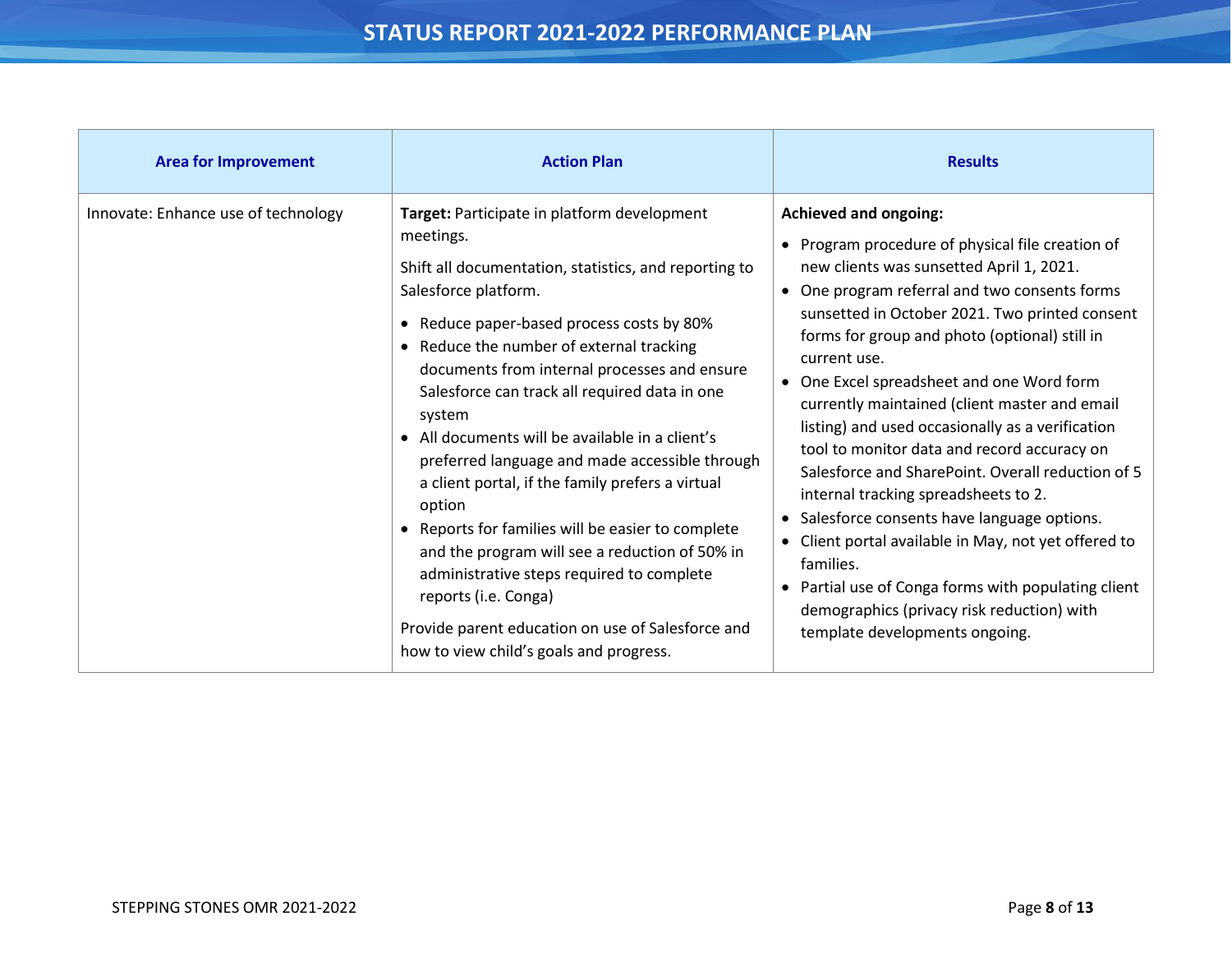## <span id="page-8-0"></span>**SERVICE ACCESS**

**Analysis:** During the first year of the pandemic, Stepping Stones parents were provided opportunities to share feedback about their preferred time to access group services. At that time, parents indicated a preference for early evening – 5-6:30pm. Now that the majority of pandemic restrictions have been lifted, parents are back working in offices, and children have after school activities, we are hearing from parents that they would appreciate a chance to attend groups later in the evening or during the day. In our 2022/2023 Performance Improvement Plan we will address the timing and structure of groups to improve access to service.

*"I attend the lunchtime group most often, and found it such a lovely way to take a break and slow down during the day. A wonderful way to commit to taking a few moments for myself. I like the lunchtime time. I think I have noticed it happens on different days of the week, which I like - it's nice to move it around a bit so more people might have opportunities to attend. Love the Zoom format - no travelling or childcare!" – Parent Mindfulness Group Participant*

*"It was hard because I wanted to be present for my family at dinner time but I really wanted to take part in the group." – Parent Networking Group Participant*

*"Love virtual. It's great to not have to worry about travel to parent-only appointments and meetings." – Parent Networking Group Participant*

*"Would it be possible to consider starting later? like 5:30 or 6:00 pm Now it feels too early and a bit rushed after work. Thanks for considering it." – Parent Networking Group Participant*

*"I am so glad that we have this wonderful group meetings via Zoom. I was not be able to attend meetings in the past in person. There was not enough time for me to get from work to centre on time. Thank you for the great support!" – Parent Networking Group Participant*

<span id="page-8-1"></span>

| <b>Objective/Outcome</b>          | <b>Performance Indicator</b>                       |               |                   |           | <b>Measure</b> |           | <b>Achieved Outcome</b> |  |
|-----------------------------------|----------------------------------------------------|---------------|-------------------|-----------|----------------|-----------|-------------------------|--|
|                                   | % of respondents who<br>agree or strongly agree to | <b>Target</b> | <b>Applied To</b> | 2021-2022 | 2020-2021      | 2019-2020 |                         |  |
| Parents articulate the services   | It was quick and easy for me/us                    | 90%           | All clients       | 84%       | 97%            | N/A       |                         |  |
| were provided in a timely         | to access services                                 |               |                   | (48/57)   | (39/39)        |           |                         |  |
| manner.                           |                                                    |               |                   |           |                |           |                         |  |
| Clients are able to access        | We were able to receive services                   | 90%           | All clients       | 88%       | 92%            | N/A       |                         |  |
| services in the language of their | in our preferred language                          |               |                   | (50/57)   | (36/39)        |           |                         |  |
| preference                        |                                                    |               |                   |           |                |           |                         |  |
| Virtual care improves client      | We were able to access virtual                     | 90%           | All clients       | 84%       | 95%            | N/A       |                         |  |
| access to service                 | services.                                          |               |                   | (48/57)   | (36/38)        |           |                         |  |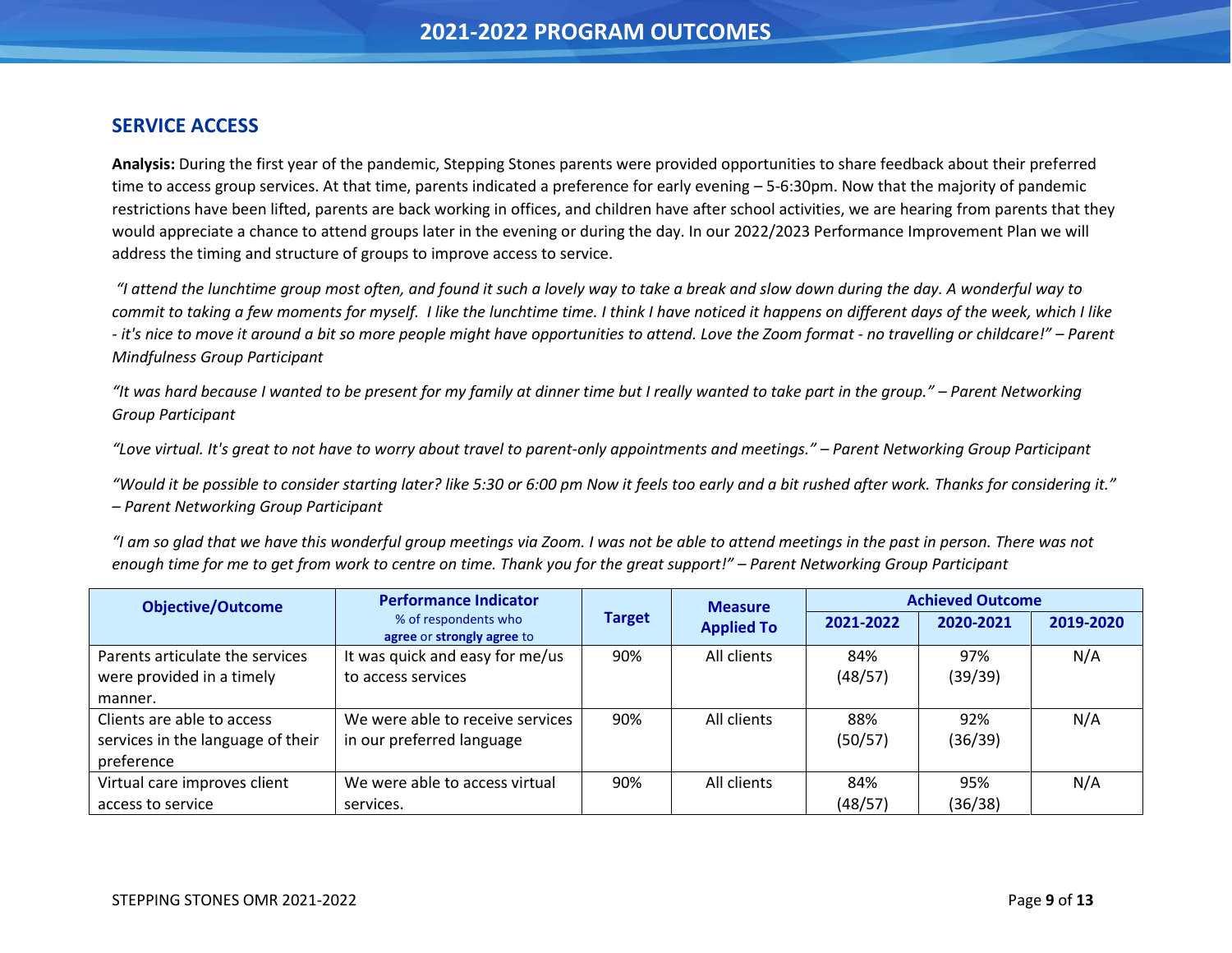## **RESOURCES USED TO ACHIEVE RESULTS FOR THE PERSONS SERVED (EFFICIENCY)**

#### **Analysis:**

In the 2021/2022 fiscal year, the Stepping Stones program worked in collaboration with the Key Worker program and Community Brain Injury Program for Children and Youth (CBIPCY) to offer a variety of groups. This was the first year that Stepping Stones groups were offered in partnership with CBIPCY and were open to CBIPCY clients. Stepping Stones also partnered with the Dalai Lama Centre to offer 5 session series called "Skills for Life for Families" which had 22 parents register. This is an effective use of resources and allows for a variety of groups to be offered to a wide range of parents.

*"Stepping Stones = excellent workshops." – 2021/2022 BCCFA Client Experience Survey*

| <b>Objective/Outcome</b>                                                                                      | <b>Performance Indicator</b>                                                              | <b>Target</b> | <b>Measure</b><br><b>Applied To</b> | <b>Achieved Outcome</b> |           |           |
|---------------------------------------------------------------------------------------------------------------|-------------------------------------------------------------------------------------------|---------------|-------------------------------------|-------------------------|-----------|-----------|
|                                                                                                               | 2021-2022                                                                                 |               |                                     | 2021-2022               | 2020-2021 | 2019-2020 |
| Program group activities are<br>cost-shared with other<br>community programs to<br>minimize overhead expenses | Whenever possible groups and<br>workshops are provided with<br>other agencies or programs | 75%           | Groups                              | 100%                    | 100%      | 100%      |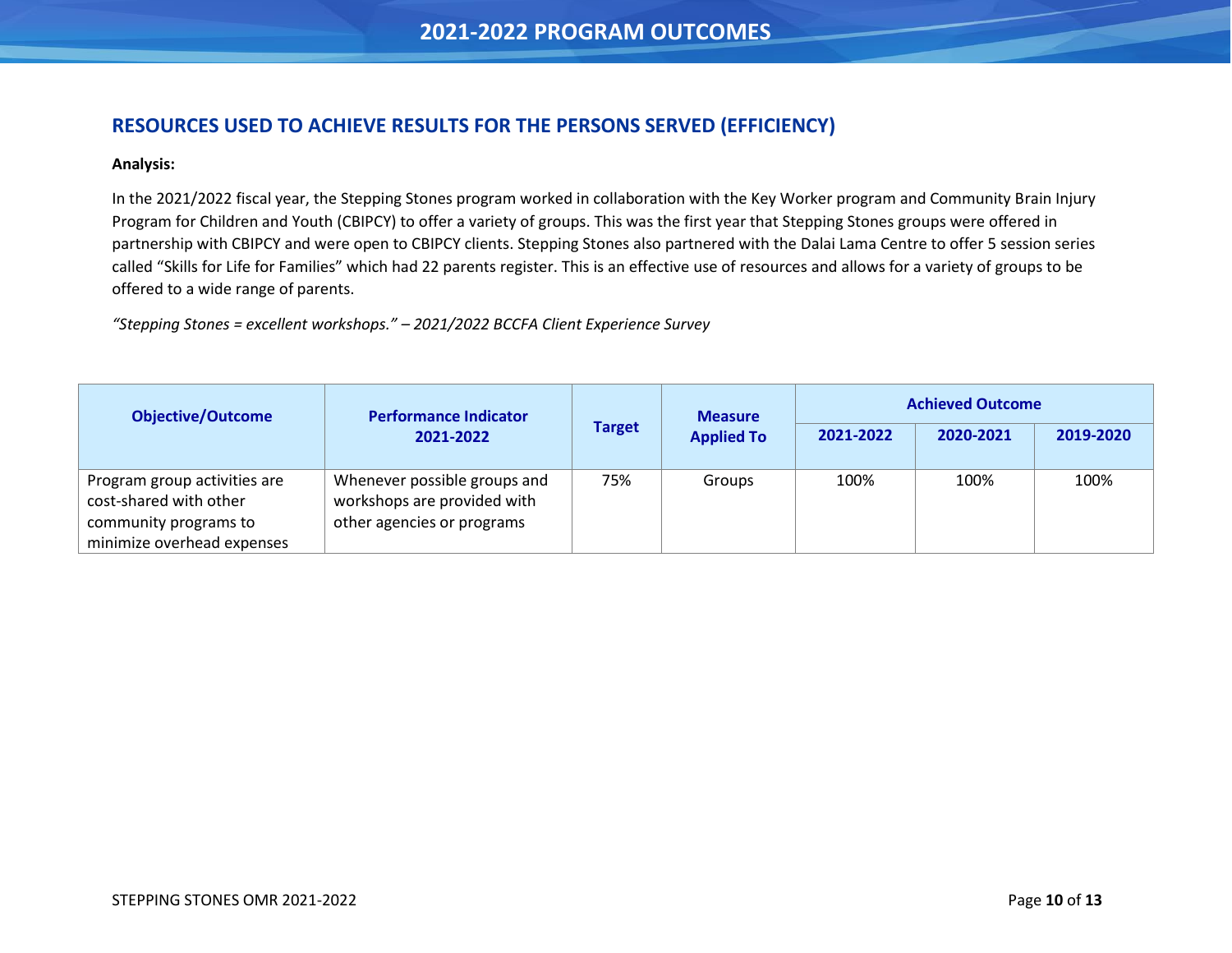## <span id="page-10-0"></span>**RESULTS ACHIEVED FOR THE PERSONS SERVED (EFFECTIVENESS)**

#### **Analysis:**

The Stepping Stones Program served 277 families in 2021/2022. With this volume of clients, the program can provide short term consultation for families but does not provide case management or explicit goal setting support for the majority of clients. Most Stepping Stones clients engage with the program through group participation. One of the Stepping Stones program Performance Improvement Plan targets is to pilot a shortterm assessment and goal setting program with new families. With the launch of the parent portal in the 2022/2023 fiscal year, families will have the ability to view their assessments and goals.

*"It was nice to be reminded of the strategies that actually support our children's development and to be advocates for a new way of being with our kids that is not so behavioural but is respectful of their development abilities." - Parent Networking Participant*

*"I really like learning other approaches other than ABA, which seems like a common method when dealing with kids with challenging behaviours. Thanks." – Parent Networking Participant*

*"The presentation had so many great strategies to manage behaviour. Also we had a chance to share our own experiences. In my mind 'shifting our thinking' is the most important to solve so many problems. Not to give up but see the things from different position." – Parent Networking Participant*

| <b>Objective/Outcome</b>                                                                                 | <b>Performance Indicator</b><br>% of respondents who                                      | <b>Measure Applied To</b><br><b>Target</b> |                                 |                | <b>Achieved Outcome</b> |                  |  |
|----------------------------------------------------------------------------------------------------------|-------------------------------------------------------------------------------------------|--------------------------------------------|---------------------------------|----------------|-------------------------|------------------|--|
|                                                                                                          | agree or strongly agree to                                                                |                                            |                                 | 2021-2022      | 2020-2021               | 2019-2020        |  |
| By participating in the<br>Stepping Stones program,<br>children meet or exceed their<br>individual goals | We have made progress toward<br>our goals                                                 | 90%                                        | All clients                     | 84%<br>(48/57) | 87%<br>(34/39)          | N/A              |  |
| Parents had opportunities to<br>network with other parents.                                              | We had an opportunity to<br>network                                                       | 90%                                        | Parent workshop<br>participants | 89%<br>(37/42) | 83%<br>(114/137)        | 95%<br>(152/160) |  |
| Clients will gain new<br>knowledge by attending a<br>workshop                                            | I have gained new knowledge<br>during this group                                          | 90%                                        | Parent workshop<br>participants | 99%<br>(58/59) | 98%<br>(57/58)          | N/A              |  |
| Clients will gain skills that they<br>can apply in a work, home or<br>school setting                     | have gained at last one new<br>idea/skill that I could apply in a<br>work or home setting | 90%                                        | Parent workshop<br>participants | 97%<br>(57/59) | 98%<br>(57/58)          | 98%<br>(287/291) |  |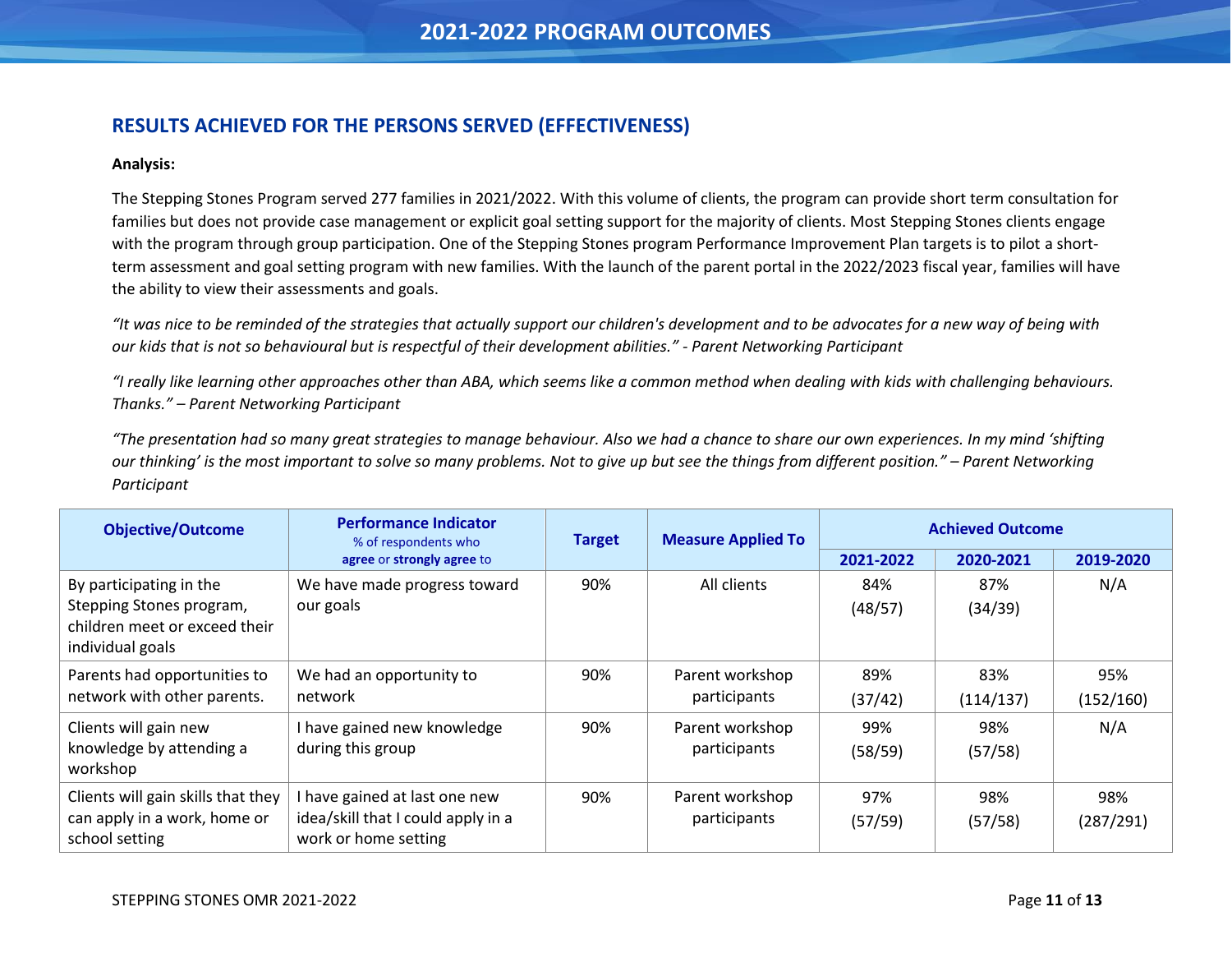## <span id="page-11-0"></span>**EXPERIENCE OF SERVICES RECEIVED AND OTHER FEEDBACK – PERSONS SERVED**

#### **Analysis:**

Stepping Stones has not had a consistent or secure source of funding during the lifespan of the program. This has meant that the program has had to adapt to numerous funding requirements over the years and the program has had to evolve accordingly. This may be one of the reasons that only 75% of families identify having a clear understanding of the supports and services available.

*"Stepping Stones has been and will continue to be an absolute lifeline for our family. Margot supports not only us as parents but also our two children. We would not be able to do this without her. Thank you, Margot!" – 2021/2022 BCCFA Client Experience Survey*

*"The Stepping Stones team has done excellent in adapting to a more virtual presence to help our family. Of course it can never be as good as being able to meet in person, but it has helped our family just as much because the information provided is still excellent and Margot is very organized in offering advice and suggestions via email or Zoom or on the phone." – 2021/2022 BCCFA Client Experience Survey*

| <b>Objective/Outcome</b>                                                                                    | <b>Performance Indicator</b><br>% of respondents who                                                        | <b>Target</b> | <b>Measure Applied To</b>                                                              | <b>Achieved Outcome</b> |                  |                    |
|-------------------------------------------------------------------------------------------------------------|-------------------------------------------------------------------------------------------------------------|---------------|----------------------------------------------------------------------------------------|-------------------------|------------------|--------------------|
|                                                                                                             | agree or strongly agree to                                                                                  |               |                                                                                        | 2021-2022               | 2020-2021        | 2019-2020          |
| Parents/Guardians are always<br>involved in determining their<br>child's goals and strategies               | We were involved in developing<br>our goals, strategies and/or<br>service plan                              | 100%          | All clients                                                                            | 84%<br>(48/57)          | 82%<br>(32/39)   | 97%<br>(32/33)     |
| The Stepping Stones program<br>provides clear and<br>understandable information to<br>all parents/guardians | We have a clear understanding<br>of the supports and services<br>available from the BCCFA                   | 90%           | All clients                                                                            | 75%<br>(43/57)          | 97%<br>(38/39)   | N/A                |
| BCCFA programs make a positive<br>difference in clients' lives                                              | Services from the BCCFA have<br>made a positive difference in our<br>lives                                  | 90%           | All clients                                                                            | 91%<br>(52/57)          | 97%<br>(37/38)   | N/A                |
| Parents/Guardians are always<br>treated with respect and<br>courtesy                                        | We were treated with respect<br>and courtesy during our time<br>receiving services from the<br><b>BCCFA</b> | 90%           | All clients                                                                            | 93%<br>(53/57)          | 99%<br>(79/80)   | 99.4%<br>(166/167) |
| Each BCCFA program provides<br>exceptional quality of service                                               | We are satisfied with the quality<br>of services we've received from<br>the BCCFA                           | 90%           | All clients, via Client<br><b>Experience Survey and</b><br><b>Workshop Evaluations</b> | 97%<br>(112/116)        | 99%<br>(118/119) | 98.2%<br>(172/175) |